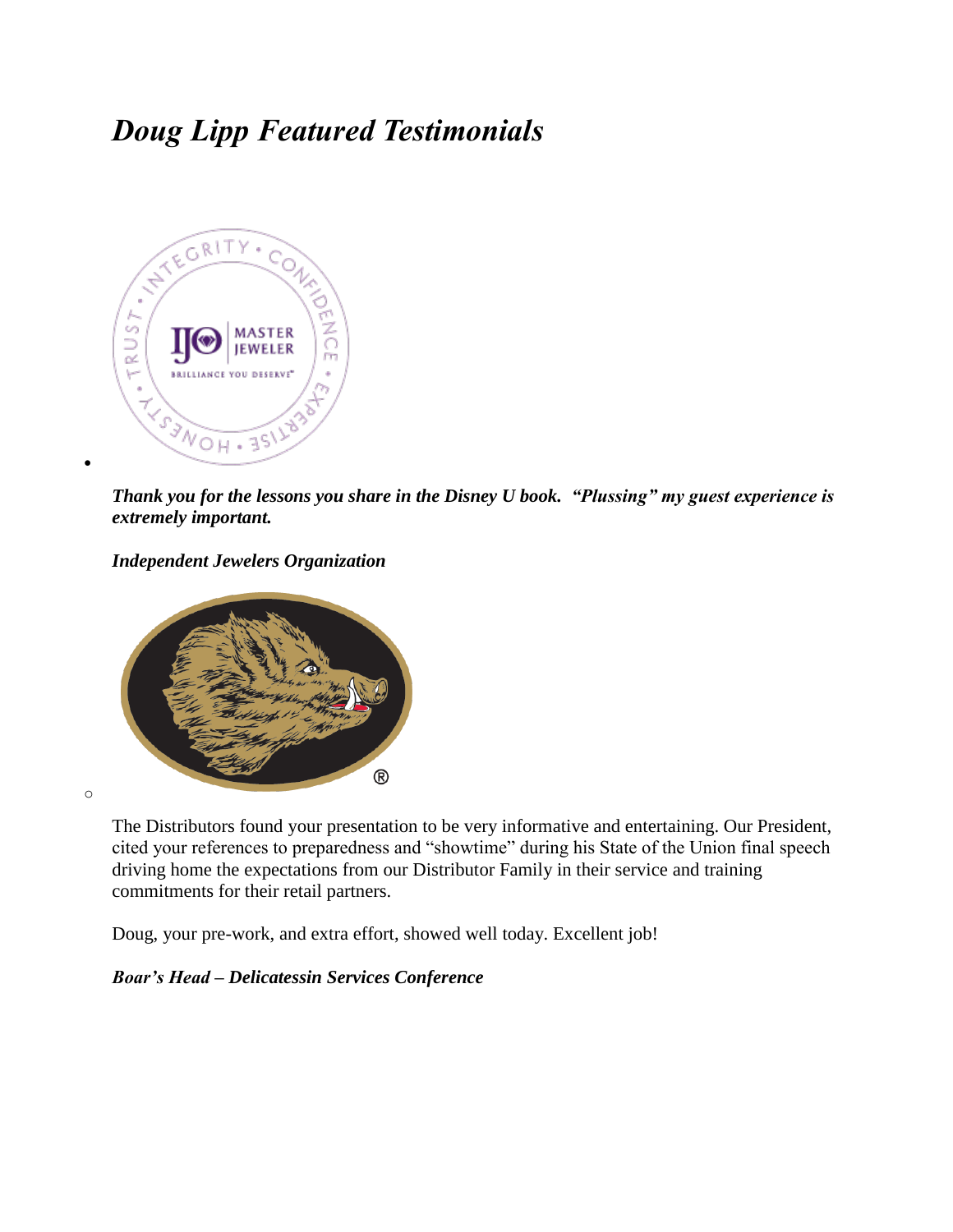

Your input has been invaluable not only in helping us recognize the corporate cultural differences in the business setting, but in understanding our own personal cultural differences as well. Your enlightenment was inspiring and your presence was appreciated!" – HR Manager

*Grafil Inc.*

.

п



The Product and Process Assurance Department would like to thank you for the Culture sessions you presented at Delco Electronics. The emphasis you placed on understanding culture was especially pertinent. Your presentation has been of great assistance as we continue to improve our relationship with our suppliers."

*Delco Electronics*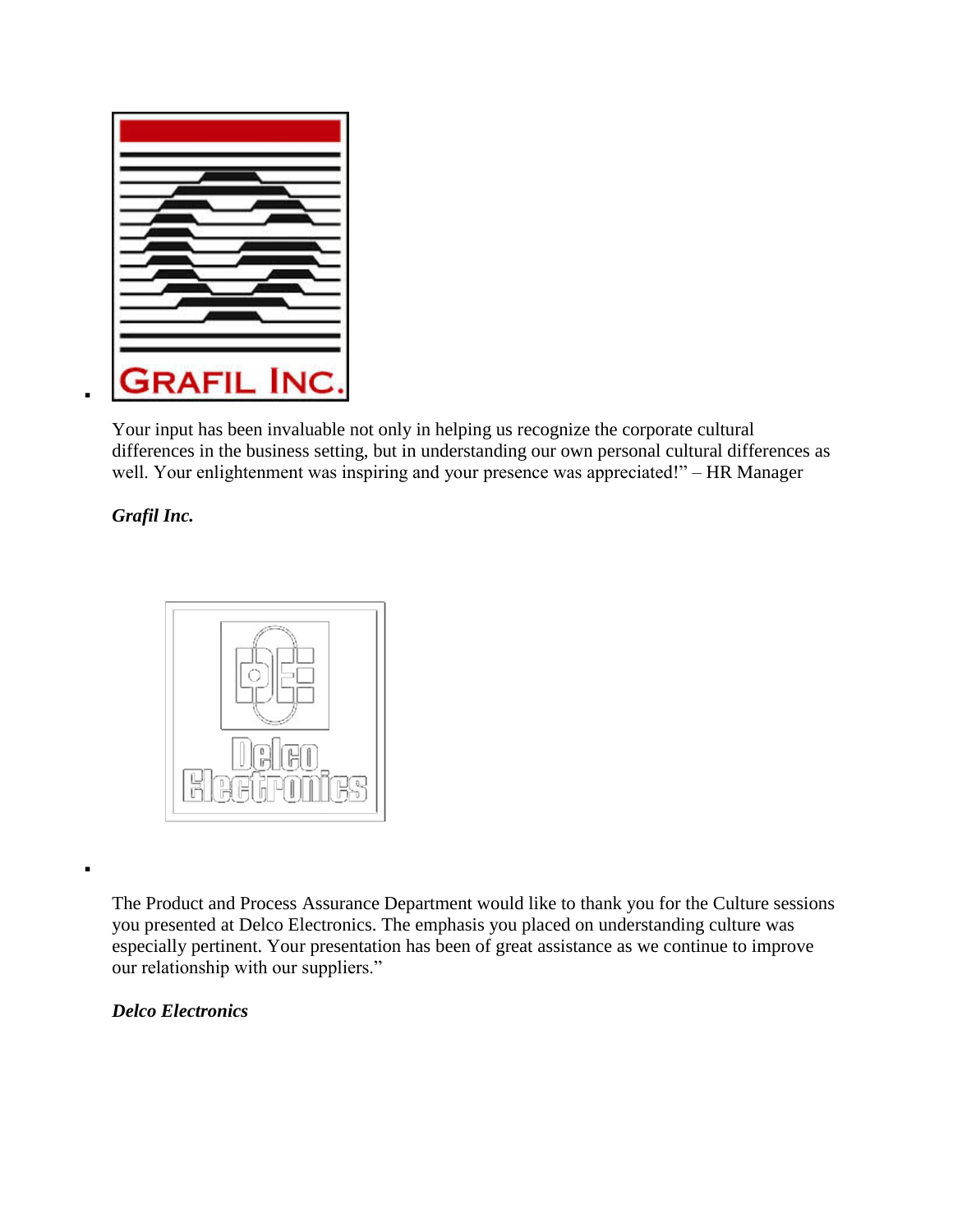

The conference was a big hit and considered to be the best one this group has ever attended. You have a delightful style that keeps your audience engaged through the use of 'real-life' examples and a touch of humor, which in turn makes you very effective in delivering a valuable message in an entertaining way. Your pre-program research and planning was clearly an essential key to your effectiveness in our conference. Your presentation put us in the right frame of mind to challenge various areas of our company in leadership and customer service issues!"

# *Frigoscandia Equip.-Denmark*



We truly appreciate your willingness and time spent in speaking at the continuous Performance Improvement seminar. You were extremely well received and our staff has asked that we have you come back again to further enlighten us regarding cultural diversity. We all feel that it would help us develop a productive relationship with our clients. Thank you for opening our minds!"

#### *Fluor Daniel*

.

:



Doug moderated our North America Asset Management conference. His high energy, engaging presence, and unique sense of humor kept our audience involved and attentive throughout the 3 day session. His substantial involvement prior to, and during the conference helped all of our presenters (some their first time) shine, and get their story out. Doug was also able to weave meaningful personal experience to further support our message. I would absolutely recommend Doug and use him in future sessions. He is a pleasure and joy to work with." – Vice President

#### *SKF – Moderator of 3-day event*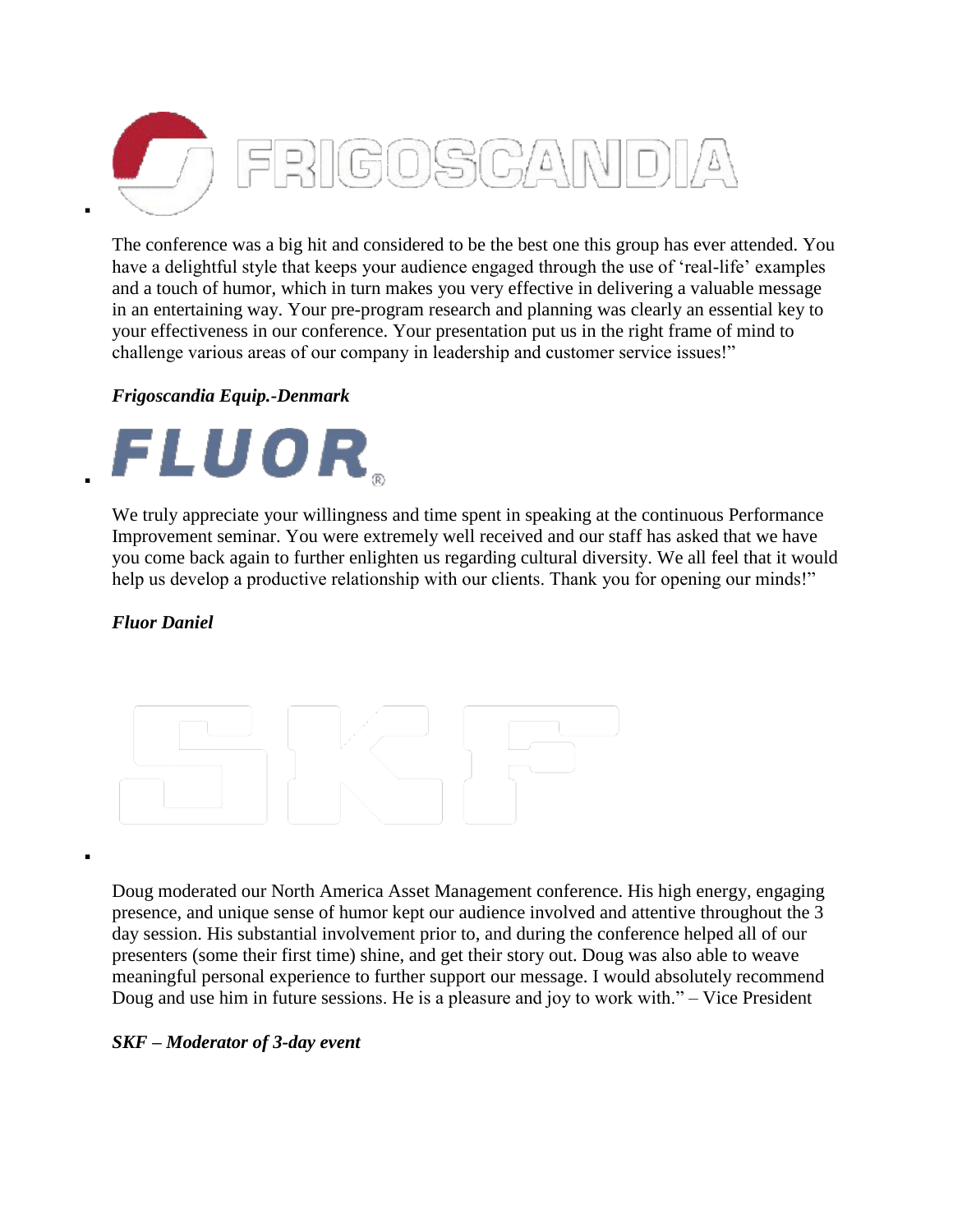

I would like to thank you for all the support, insight, and assistance you have provided me and other members of our staff. The establishment and of any foreign-owned business has its own special set of challenges and pitfalls, and I have found your expertise to be of invaluable assistance to me personally as well as to our company." – Manager, General Affairs

# *Gekkeikan Sake*

.

:

 $\bullet$ 



Doug made a remarkable keynote presentation at IZA's Annual International Zinc Conference. His talk was really the highlight of the conference with excellent feedback from attendees. Doug was the best keynote speaker that the Conference has had, and we've had some great ones!!! His pertinent messages, combined with his smooth, humorous, and dynamic delivery, is what makes him a world-class speaker. -Executive Director

# *International Zinc Association Conference*

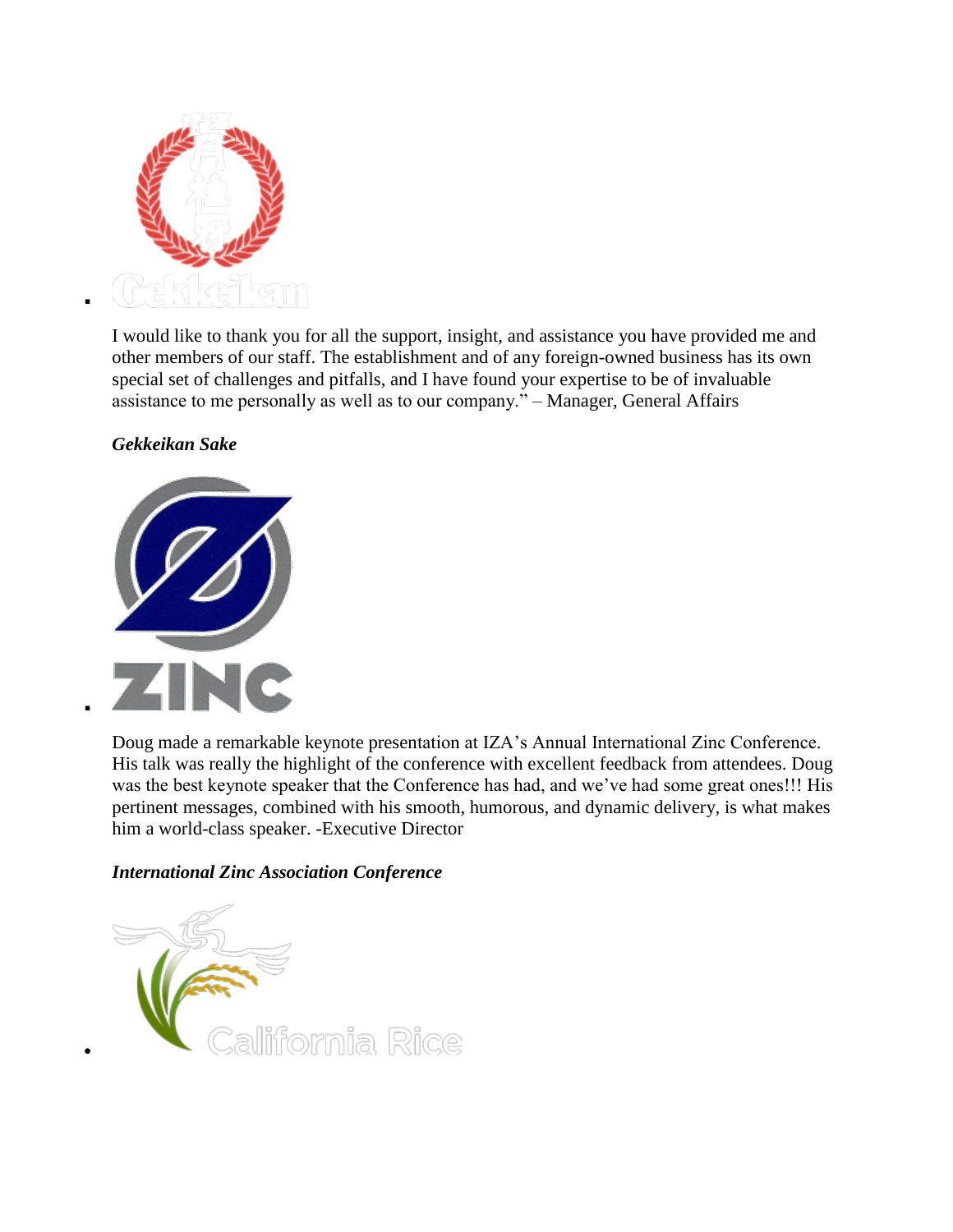What an excellent experience we had at the two-day seminar you provided for FRC recently! You really are the "old hand" at these kinds of things, Doug, and there is always a sense of integrity and honesty in your presentations. Please keep up the good work!

*California Rice Industry Association*



o

 $\blacksquare$ 

He was fantastic! He kept the audience engaged, no easy feat on Day 2 after a long first day. Our member Owners provided very positive feedback on the content and applicability of your lessons. Doug over-delivered versus our expectations! – Senior VP, Account Management

*Topco*



Your presentation was outstanding. Your insight on the challenges and opportunities associated with working across cultures really enhanced our program and what we were trying to accomplish. And your message, which was both humorous and through-provoking was right on target for our audience. We greatly appreciate the time and effort you spent learning about our business and weaving 'real-life' situations into your remarks. This personalized, yet professional approach, made quite an impression with our group.

# *Sundyne (formerly Sundstrand Fluid Handling Corporation)*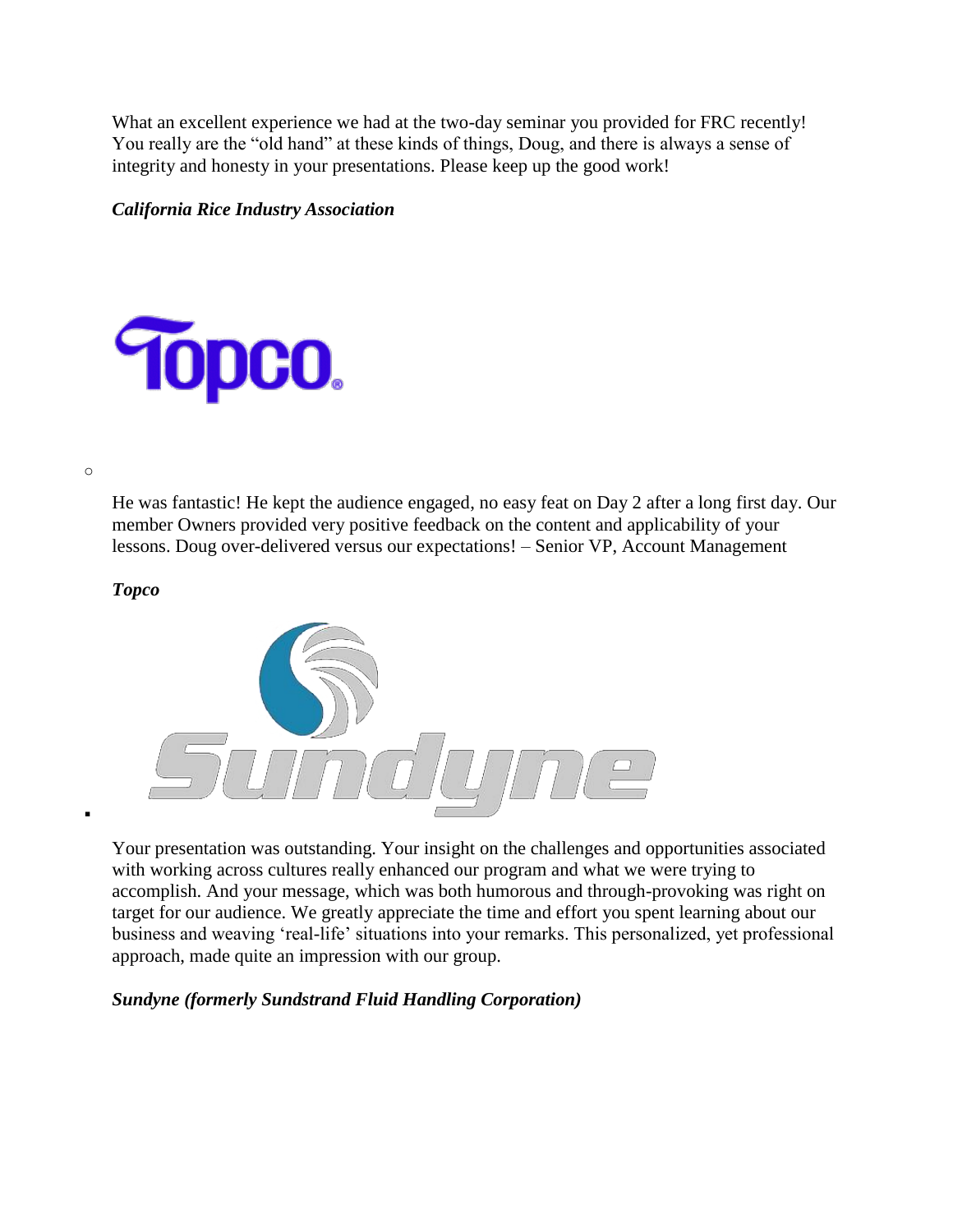

Your engaging style and personal experience supported your key topics of communication, leadership and the need for constant change. We are in a hugely competitive market and your stories of how Disney differentiated itself from the competition were inspiring to all."



.

:

:



Spending months talking to you over the phone and email was a complete pleasure. I knew from the moment we spoke that you would be perfect to speak at our Annual Sales Meeting! Your enthusiasm and joy in your work shined through!

# *Kuhns Brothers Log Homes*

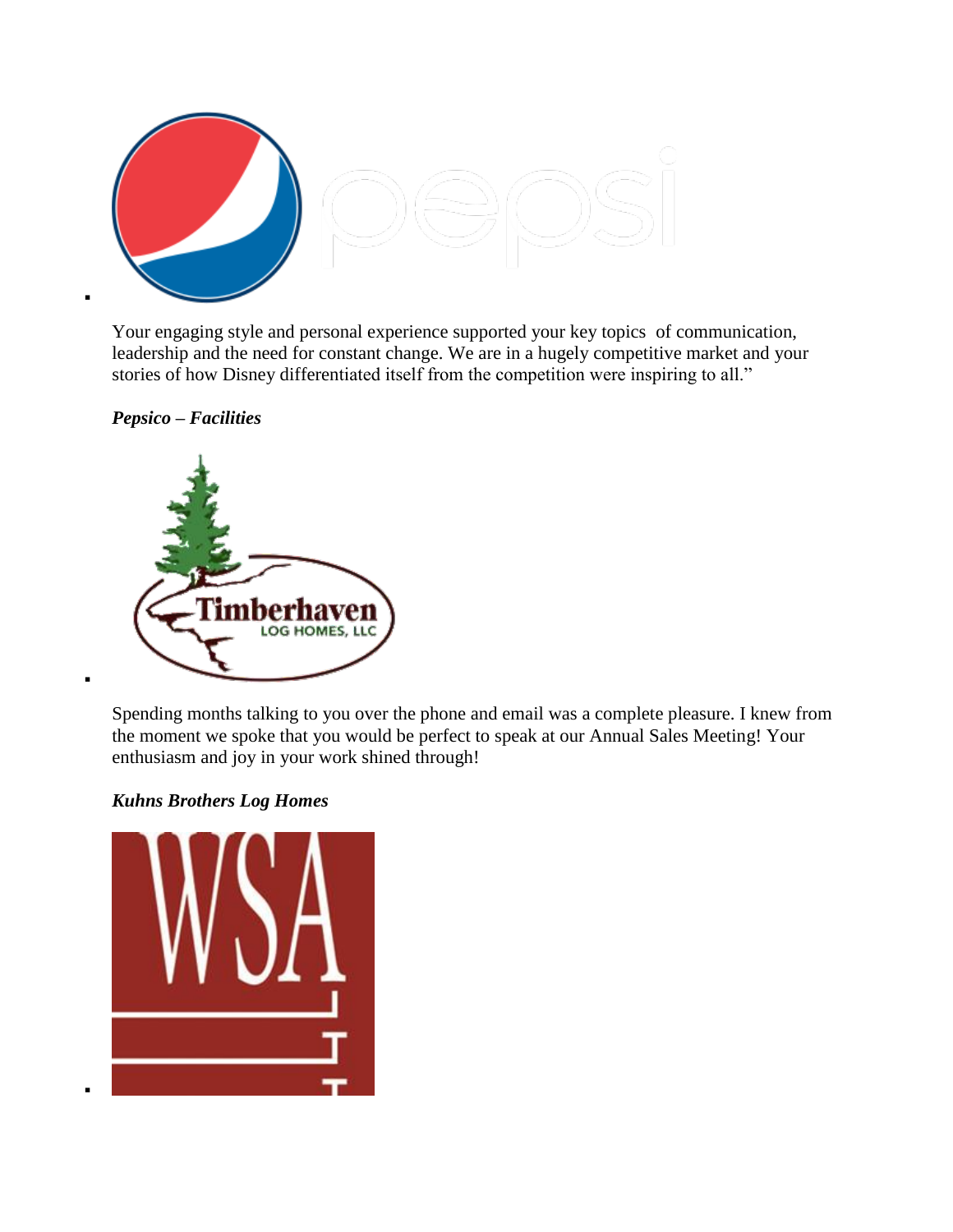Doug provided a unique perspective on customer service issues that affect our members on a daily basis. – Executive Director

#### *Western Suppliers Association*



.

:

.

We all thought Doug was the best presenter that we have used in a number of years. He was very engaging, very credible, and a great presenter.

# *Industrial Fabrics Association International*



Doug is a fantastic keynote speaker! He brings humor, expertise, and great ideas to the table. We appreciated his ability to customize his talk to fit many of the nuances of our group's industry. Everyone still talks about his speech years later!

#### *International Forest Product Transport Association*



It was such a pleasure and an honor to meet you in person. Your stories are fascinating! Just wanted to thank you for a fantastic presentation. You were awesome- so many people commented about how much they enjoyed what you had to say."

#### *Motorola*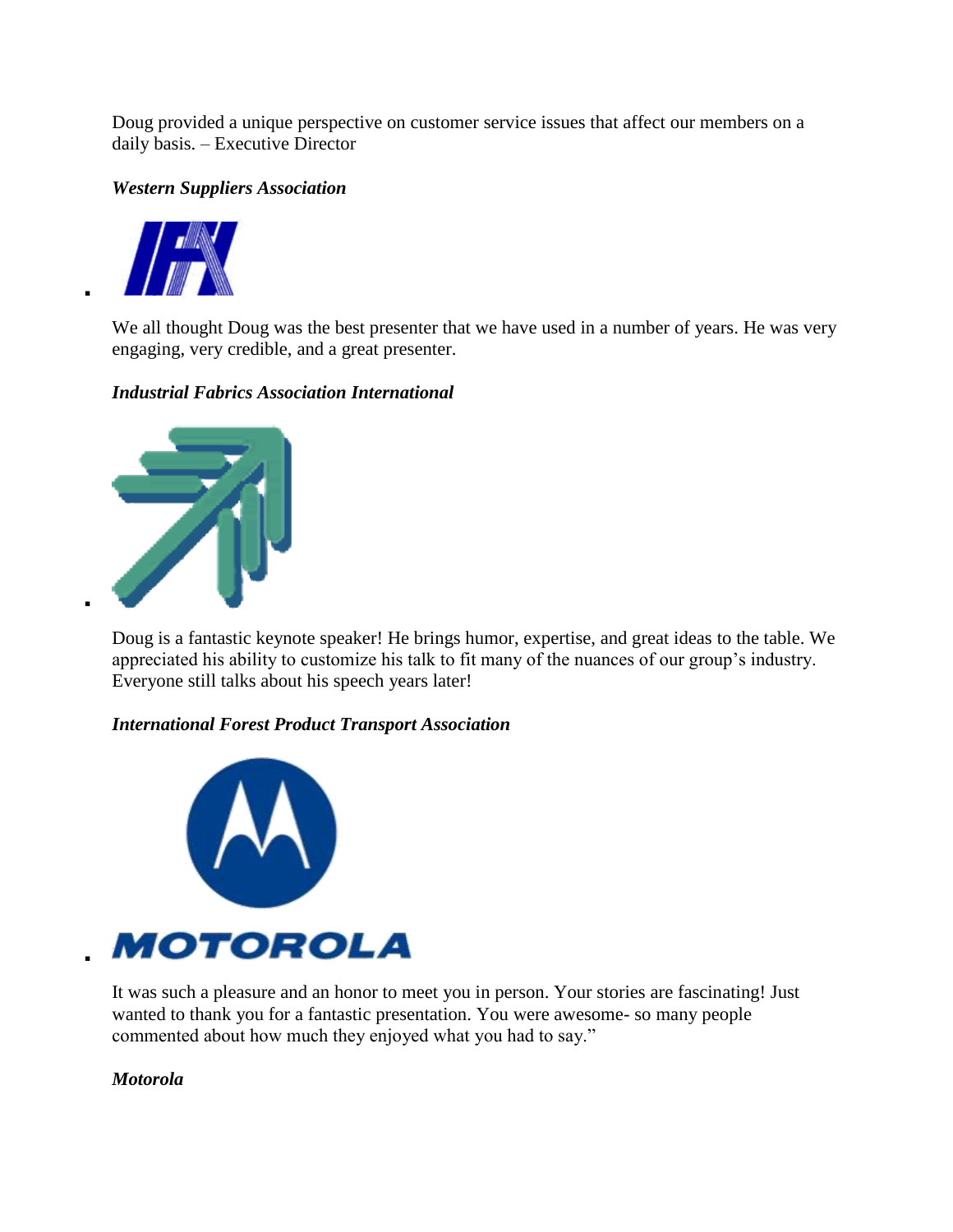

Thanks for your great presentation. We especially appreciated your emphasis on leadership and developing future leaders – our members certainly enjoyed your message and the style of your presentation! It was evident by the number of people you held in the room!

# *Assoc. of Independent Corrugated Converters*



o

:

 $\bullet$ 

Thank you, Doug, for the presentation at the Independent Dealer Meeting. The attendees made their appreciation known in a more immediate and audible manner! I also want to thank Doug personally for being so willing to find time in a very busy schedule to work with us in advance for the date."

# *Canon USA Independent Dealer Meeting*



Doug was a keynote speaker at our publishing conference, delivering an exceptional presentation which set the tone for the event which followed. I would definitely recommend Doug for any event where you want your attendees to leave saying, "wow!" Our attendees said it all in the survey results:

"Doug Lipp was outstanding."

"Doug Lipp was impactful."

"Loved Doug Lipp – he was a favorite speaker this year."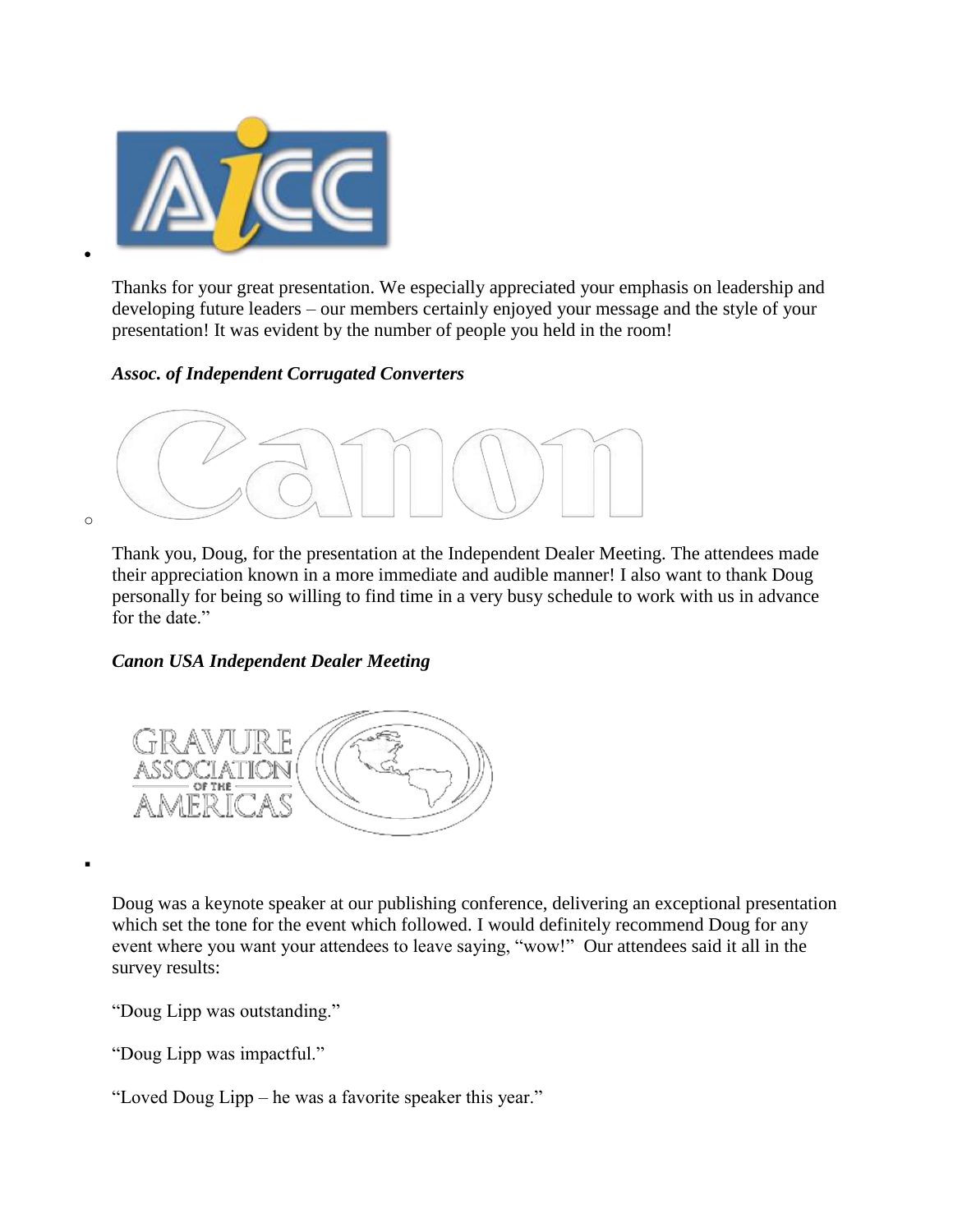#### – Director, Planning

# *Gravure Association of America*



Doug had an impressive level of knowledge regarding Daymon and its Associates, especially considering he learned most of it in a short amount of time. He was a pleasure to work with!"

#### *Daymon Worldwide*

:

 $\blacksquare$ 



We were very happy to have Doug at our event. His program was very insightful, informative and we got many wonderful comments. Doug is an excellent speakers and contributed greatly to the success of the program. Thank you! – Director of Meetings

*Outdoor Power Equipment Institute*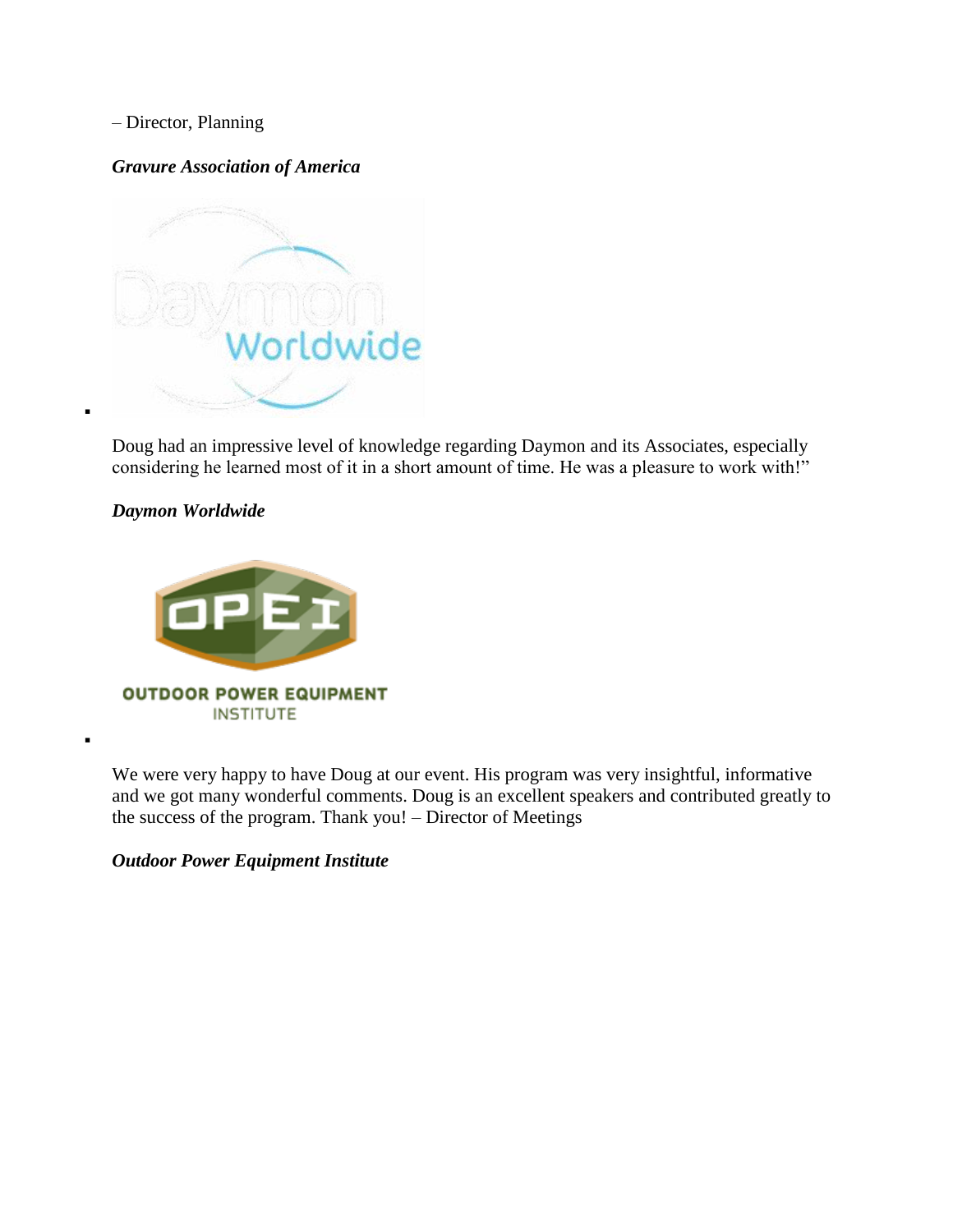

I recently attended a cultural training session conducted by Doug Lipp. I was very impressed by both the content and the presentation of the subject. I have since been able to incorporate some of that training into my daily activities!

# *Technology Marketing Corporation*



:

:

:

We hired Doug to be the keynote speaker for our annual dealer meeting. Doug was great to work with and delivered an excellent keynote speech. He was very professional in his preparation and delivery, spending time prior to the event learning about the audience and understanding what we were looking for. His delivery kept the audience fully engaged for the entirety of his speech and the survey results from the dealers were outstanding.

#### *Carrier Transicold*



Thank you again – so very much- for the outstanding talk at the AHR Expo in Chicago. Doug's presentation was the bets I have experienced in along time. Doug's message has resonated with every one of our associates that had the opportunity to hear it first-hand from Doug. His respected background and professional delivery style mixed in with a slice of humor that held our attention till the very end. Nicely done!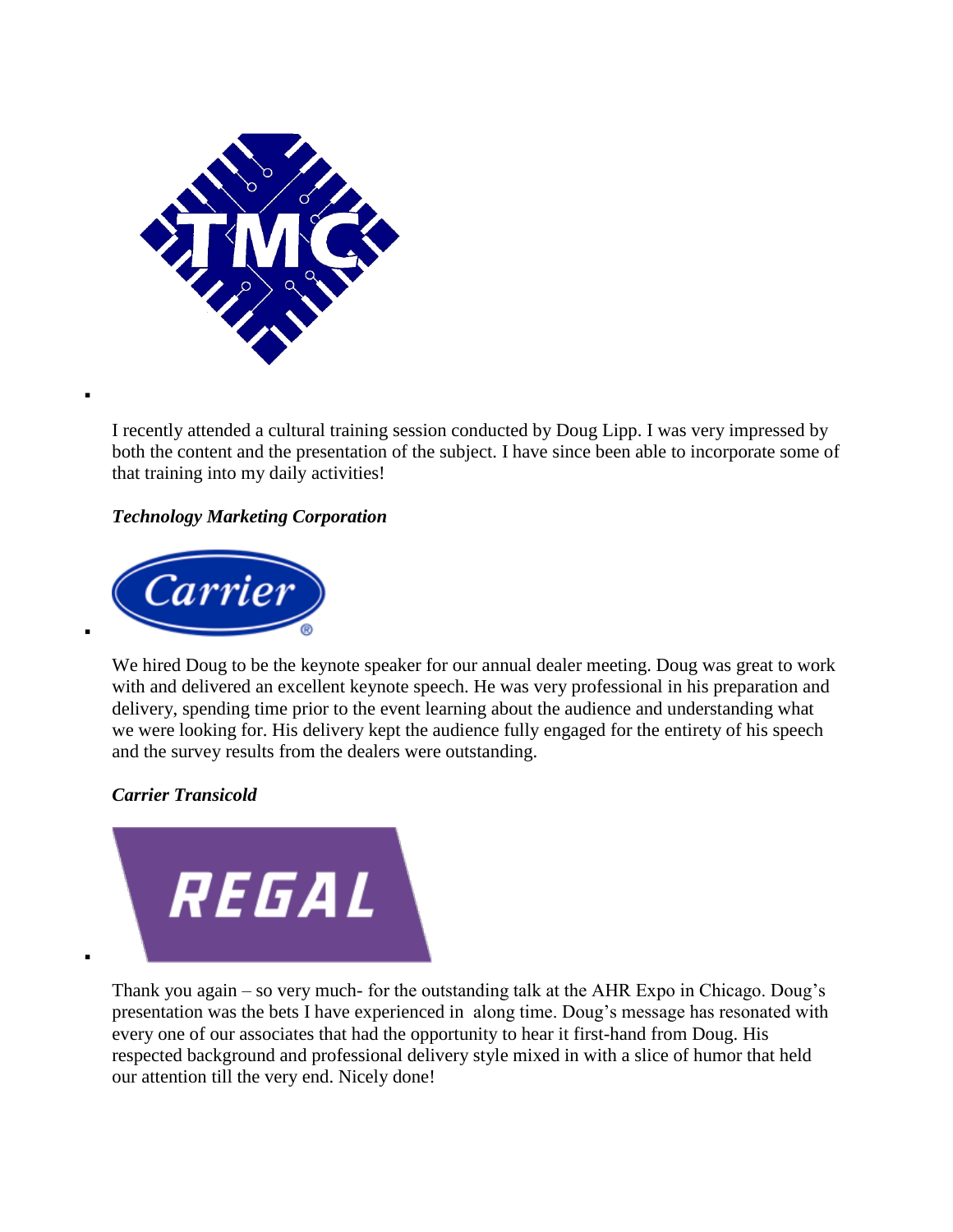#### *Regal Beloit-leadership team*



Everything went extremely well! Doug did a great job!

*Finning Caterpillar-Edmonton*

.

 $\bullet$ 

# CISCO ТM

Doug was truly an inspiration across our management community. His message about change resonated exceptionally well and brought our mindsets to a new holistic level many had not previously considered. He then took us to a very personal level of understanding how we as individuals can take control and implement our own actions for success."

*Cisco (Supply Team Mgmt)* Manufacture/Distribution

[Douglipp.com](http://douglipp.com/) Pargial Client List

- Access Distribution (GE)
- Anchor Wall Systems
- Assoc. of Independent Corrugated Converters
- BASF Corporation
- Boar's Head Delicatessin Services Conference
- Boise Cascade Office Products
- California Rice Industry Association
- Canon USA Independent Dealer Meeting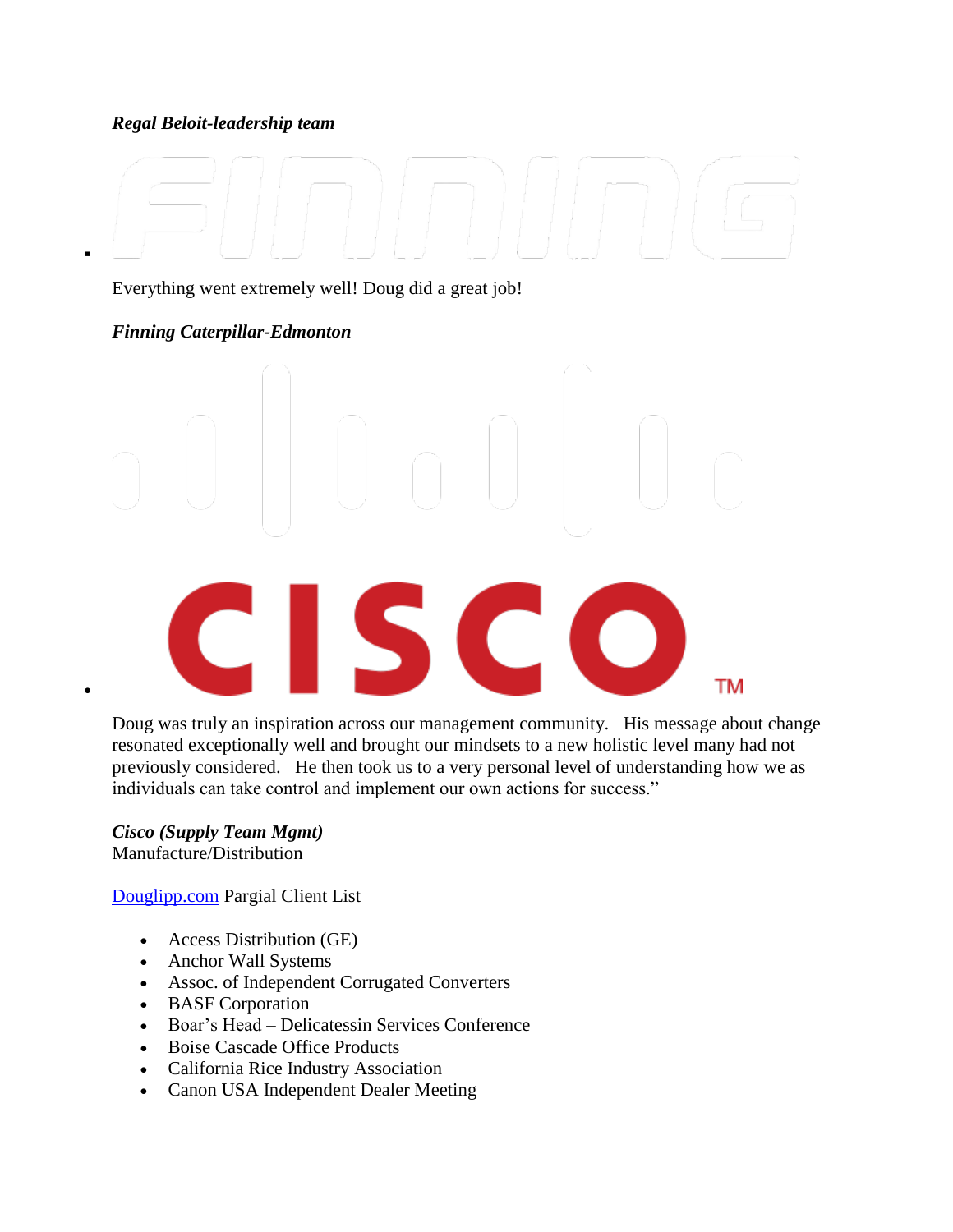- Carrier Transicold
- Cisco (Supply Team Mgmt)
- Coastal Spas-Vancouver
- Coca Cola Bottlers-Peru
- Composites Fabricators Assoc.
- Daymon Worldwide
- Delco Electronics
- Eastman Kodak
- Envelope Manufacturing Association
- Finning Caterpillar-Edmonton
- Fluor Daniel
- Frigoscandia Equip.-Denmark
- Frito Lay
- Fujitsu
- Gekkeikan Sake
- Georgia Pacific
- Grafil Inc.
- Gravure Association of America
- GTSI
- Herman Miller
- Independent Jewelers Organization
- Industrial Fabrics Association International
- International Forest Product Transport Association
- International Titanium Assoc.
- International Zinc Association Conference
- JCM-American Corp.  $(x2)$
- Kuhns Brothers Log Homes
- Lamson  $&$  Sessions  $(x5)$
- Loreal USA Operations Summit
- Mann Packing
- Mann Packing
- Manufactured Housing Institute
- $\bullet$  McLane Foodservice Leadership  $(x2)$
- Motorola
- Nat-l Marine Manufacturers Assoc.
- Nikon
- Osram Sylvania
- Outdoor Power Equipment Institute
- Pepsi Bottling Group
- Pepsico Facilities
- PPG Industries  $(x2)$
- Priority Solutions Int-International
- Proctor & Gamble-Japan
- Regal Beloit-clients
- Regal Beloit-leadership team
- Ricoh Corporation  $(x4)$